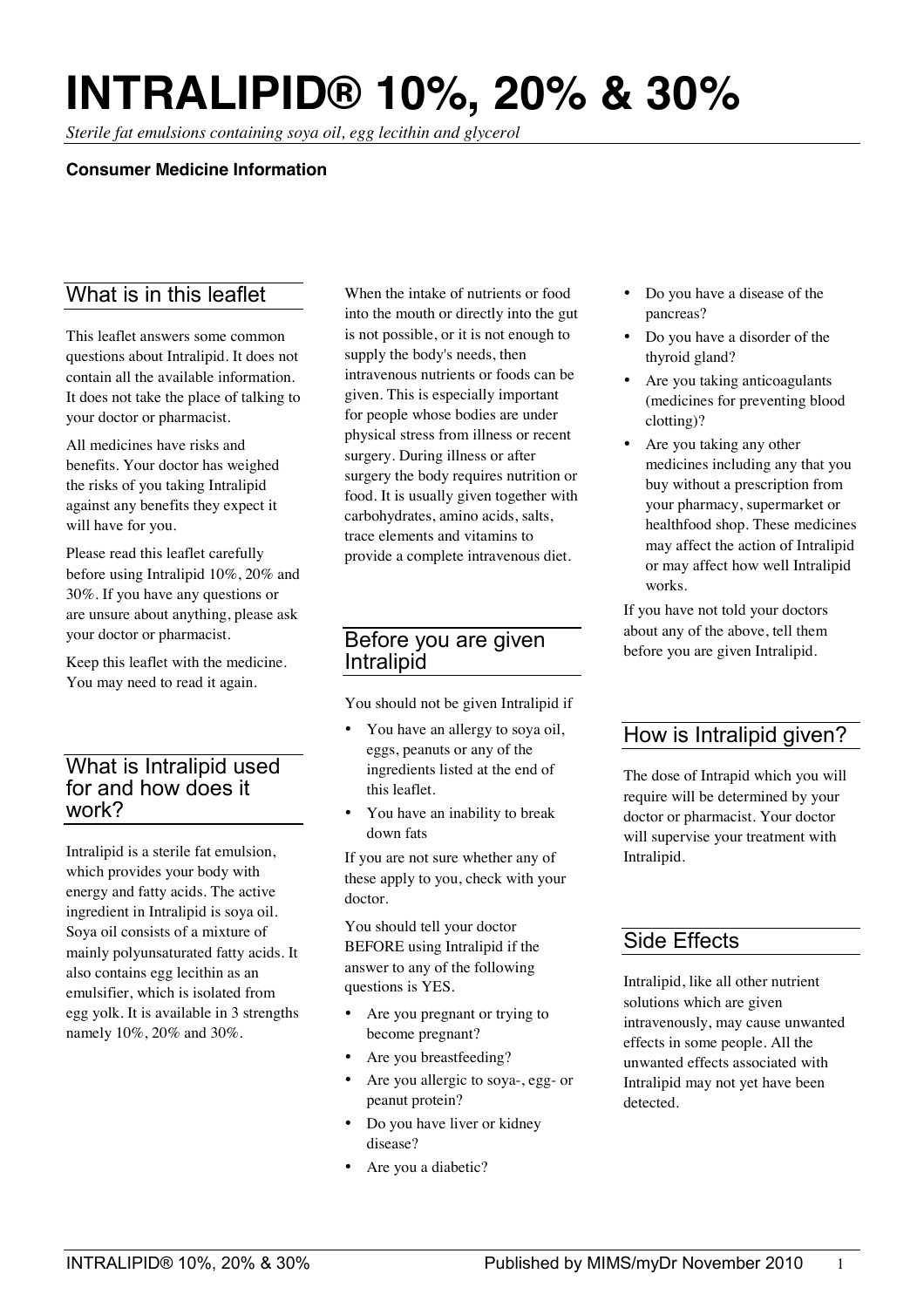Intralipid may cause a rise in your body temperature (this occurs in less than 3% of people who use it). Shivering, chills and nausea and vomiting occur less often (in less than 1% of people who use it). Reports of other unwanted effects caused by Intralipid are extremely rare.

Unwanted effects which have been reported to occur immediately or soon after Intralipid has been given include: allergic reactions (skin rash and hives); breathing difficulties (rapid breathing, shortness of breath); effects on blood pressure; abdominal pain; tiredness; headaches; flushing; slight pressure over the eyes and dizziness.

If you have these or any other unwanted effects during treatment, tell your doctor.

## *If you are given too much (overdose)*

This rarely happens as Intralipid is usually administered under the care of a trained professional in a hospital or clinic setting.

However, if you are given Intralipid too quickly or too much, you may experience the following side effects: fever or convulsions.

Your doctor has information on how to recognise and treat an overdose. Ask your doctor if you have any concerns.

# Storage

The expiry date of Intralipid is on the label of the pack. Intralipid should not be used if the expiry date has passed.

Intralipid should be stored below 25ºC, but not frozen. Do not use Intralipid if it has been frozen.

The contents of each bottle of Intralipid are for single infusion only. Any unused Intralipid should be discarded. Do not use Intralipid if it is discoloured. Do not use if the product does not look quite right.

## *List of other ingredients*

Intralipid also contains other ingredients such as glycerol, egg lecithin, sodium hydroxide and water for injections.

Intralipid does not contain any preservative.

# Product Description

## *What it looks like*

Intralipid is a milky white emulsion which is supplied in glass bottles or plastic bags.

The active ingredient is soya oil. Intralipid comes in three strengths: 10%, 20% and 30%. It also contains egg lecithin, glycerol, sodium hydroxide and water for injections.

1000mL of Intralipid supplies the following calories:

- 10% 4600 kJ
- 20%8400 kJ
- $30\%12600kJ$ .

Intralipid does not contain gluten, lactose, sucrose, tartrazine or any other azo dyes.

#### **Intralipid comes in different pack sizes and can be identified by AUST R numbers: Bottle**

- Intralipid 10%, 500 mLAUST R 14471
- Intralipid 20%, 100 mLAUST R 14472
- Intralipid 20%, 500 mLAUST R 48245
- Intralipid 20%, 1000 mLAUST R 48246
- Intralipid 30%, 250 mLAUST R 53538
- Intralipid 30%, 333 mLAUST R 53539
- Intralipid 30%, 500 mLAUST R 53540
- Intralipid 30%, 1000 mLAUST R 53541

#### **Bags**

- Intralipid 10%, 500 mLAUST R 77744
- Intralipid 20%, 100 mLAUST R 77745
- Intralipid 20%, 500 mLAUST R 77746
- Intralipid 30%, 250 mLAUST R 77747
- Intralipid 30%, 333 mLAUST R 77748

#### **In New Zealand, the following pack sizes are available: Bottles**

- Intralipid 10%: 100ml, 250ml, 500 mL
- Intralipid 20%: 100 mL, 250ml, 500 mL, 1000 mL
- Intralipid 30%: 250 mL, 333 mL, 500 mL, 1000 mL

### **Bags**

- Intralipid 10%: 500 mL
- Intralipid 20%: 100 mL, 500 mL
- Intralipid 30%: 250 mL, 333 mL

It may be supplied from the pharmacy as a mixture of amino acids, glucose, and vitamins. In this case it would be a milky white mixture in a plastic bag.

### *Further Information*

More detailed information is available from your doctor or pharmacist. Therefore, if you have any concerns about the information or about Intralipid ask your doctor or pharmacist.